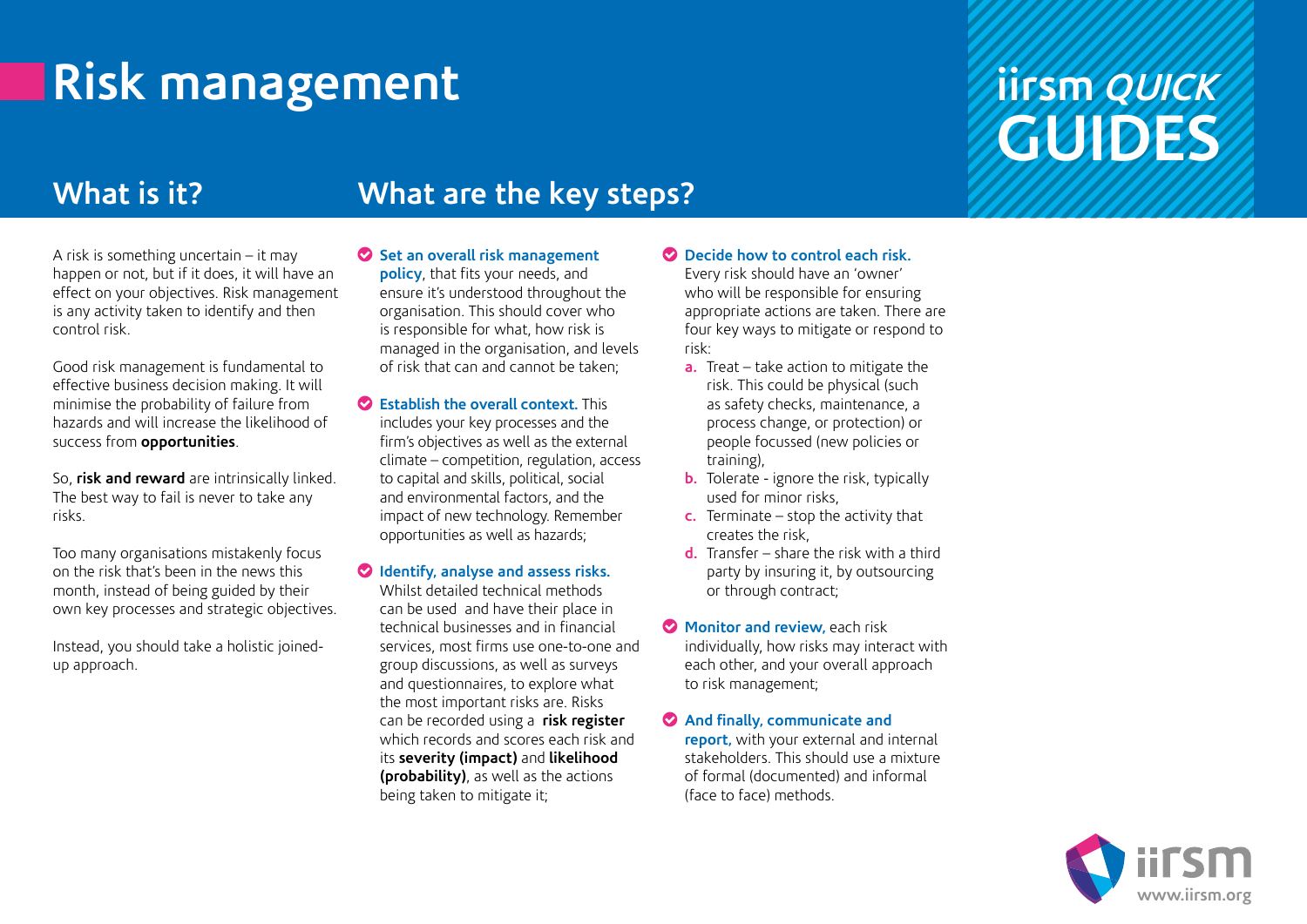# **Risk management**

### **iirsm QUICK GUIDES**

### **Key types of risk**

Every organisation faces a range of risks, depending on its activities, but the following 'top twelve' covers the major areas you should consider:

- **Business strategy** risks to your key objectives from inside and outside the organisation;
- **Core processes**  many an organisation has failed when its core processes have failed, so these should be given particular attention, and should also feature highly in your business continuity plan;
- **C** Competition and markets threats from product substitution and competition, and marketplace trends. We've all heard stories of a company failing because they didn't take competition seriously. Blockbuster Video didn't see Netflix as a competitor, and they failed because of it;
- **Products** understanding your major clients, your supply chain and key relationships;
- **Property** and key plant. Ensure you have appropriate 'asset management' in place, and that assets are appropriately secured and maintained;
- **People** not just occupational health and safety, but ensuring that you have secured the skills of your 'key workers'. The failure to recruit and retain talented and skilled people is a huge risk, especially in fast-moving industries;
- **Financial** what would happen if your biggest client disappeared tomorrow? The key risks are often profitability and cash flow, but you should also ensure you have adequate capital funding, and that financial procedures are sound;
- **C** Regulation and governance ensuring you understand and meet all your legal obligations, in every territory you operate in;
- **Technology, systems and data** protecting not just your systems and hardware, but ensuring you are secured
	- against cyber risk and data theft as well. Also, keeping up with new technology trends, so consumers can access you how and where they want to;
- **Change management**  ensuring project risk is properly considered and managed from the outset, whether it be for a construction, technology or business change initiative;
- **Culture** underpins the success of most organisations, and is arguably the foundation of every organisation's success or failure;
- **C** Reputation reputations today move at the speed of social media. It takes far less time to destroy a reputation than to build one. How will you manage the risk of losing your good reputation?